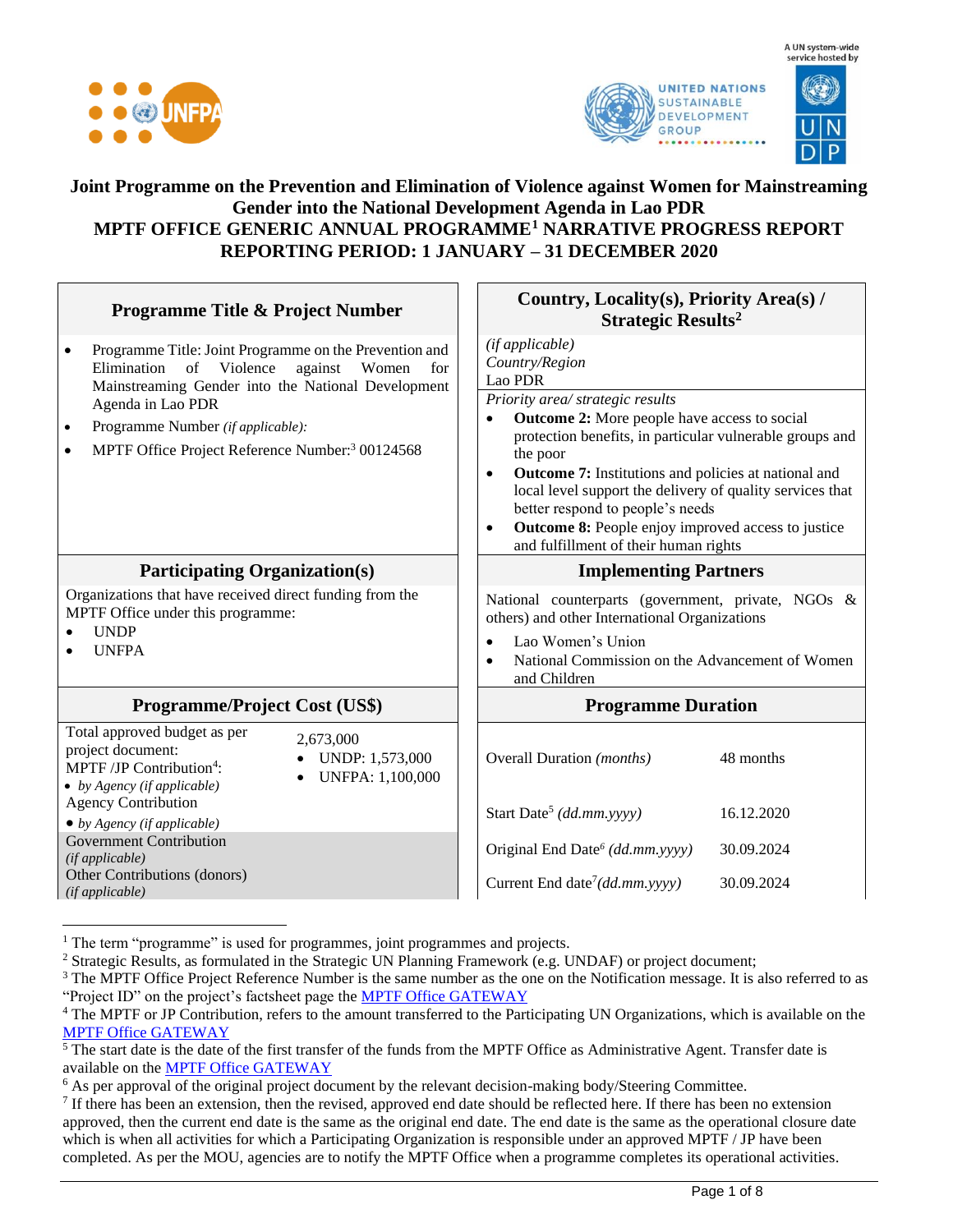#### **TOTAL:** 2,673,000

#### **Programme Assessment/Review/Mid-Term Eval.** Report Submitted By

Assessment/Review - if applicable *please attach*  $\Box$  Yes  $\Box$  No Date: *dd.mm.yyyy* Mid-Term Evaluation Report *– if applicable please attach*  $\Box$  Yes **X** No Date: *dd.mm.yyyy* 

- o Name: Sarah Tae
- o Title: Gender Project Coordinator
- o Participating Organization (Lead): UNDP
- o Email address: sarah.tae@undp.org

*Note: As this is the first annual report being submitted for the programme, we welcome any feedback for improvement.*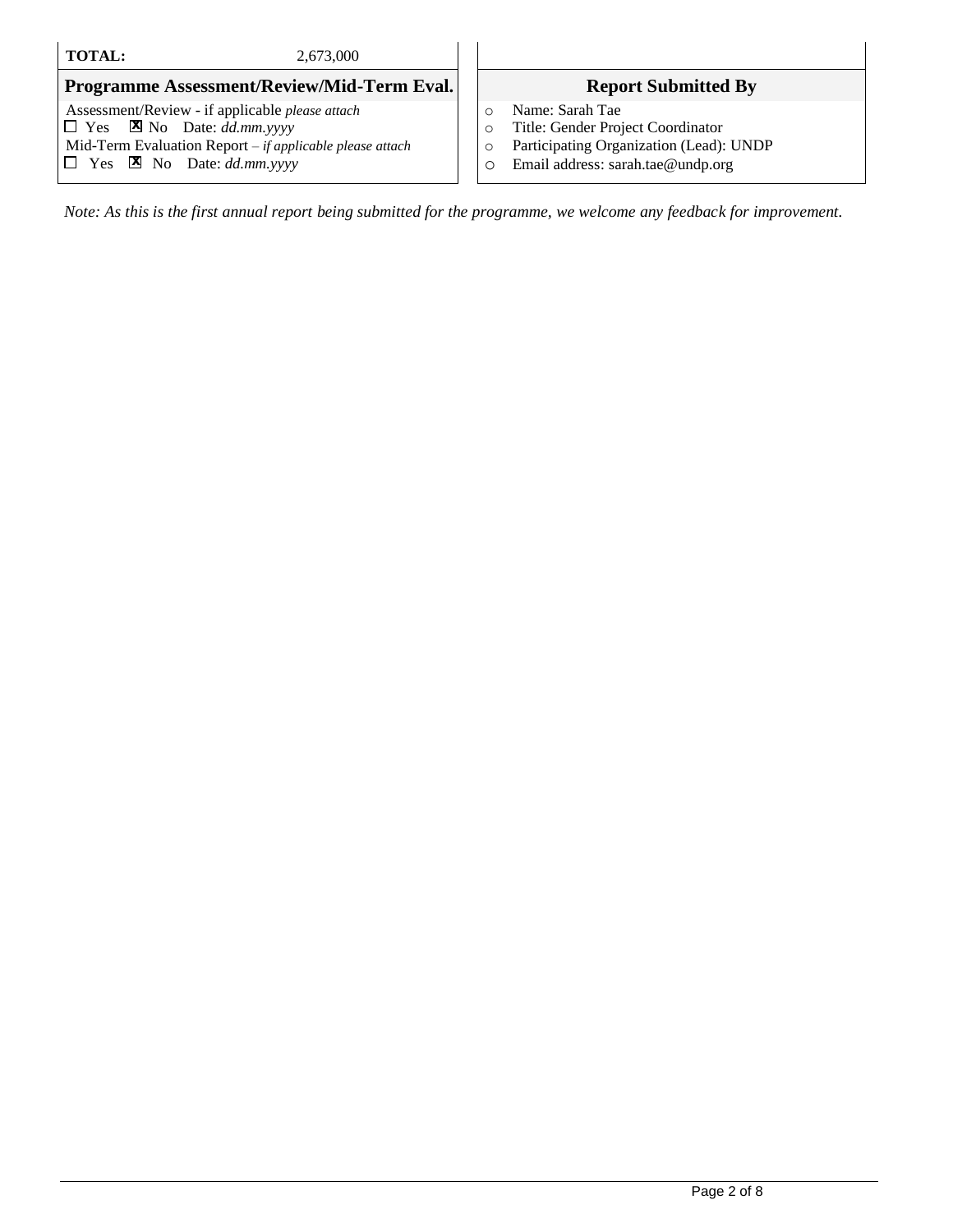# **ABBREVIATIONS AND ACRONYMS**

| <b>CEDAW</b>  | Convention on the Elimination of all Forms of Discrimination Against Women |  |  |
|---------------|----------------------------------------------------------------------------|--|--|
| <b>GBV</b>    | Gender-based violence                                                      |  |  |
| <b>ICPD</b>   | International Conference on Population and Development                     |  |  |
| <b>KOICA</b>  | Korea International Cooperation Agency                                     |  |  |
| <b>LWU</b>    | Lao Women's Union                                                          |  |  |
| <b>NAP</b>    | <b>National Action Plan</b>                                                |  |  |
| <b>NCAWMC</b> | National Commission for the Advancement of Women, Mothers and Children     |  |  |
| <b>NIM</b>    | <b>National Implementation Modality</b>                                    |  |  |
| <b>NSEDP</b>  | National Socio-Economic Development Plan                                   |  |  |
| <b>SOP</b>    | <b>Standard Operational Procedure</b>                                      |  |  |
| <b>UNDP</b>   | United Nations Development Programme                                       |  |  |
| <b>UNFPA</b>  | <b>United Nations Population Fund</b>                                      |  |  |
| <b>VAW</b>    | Violence against women                                                     |  |  |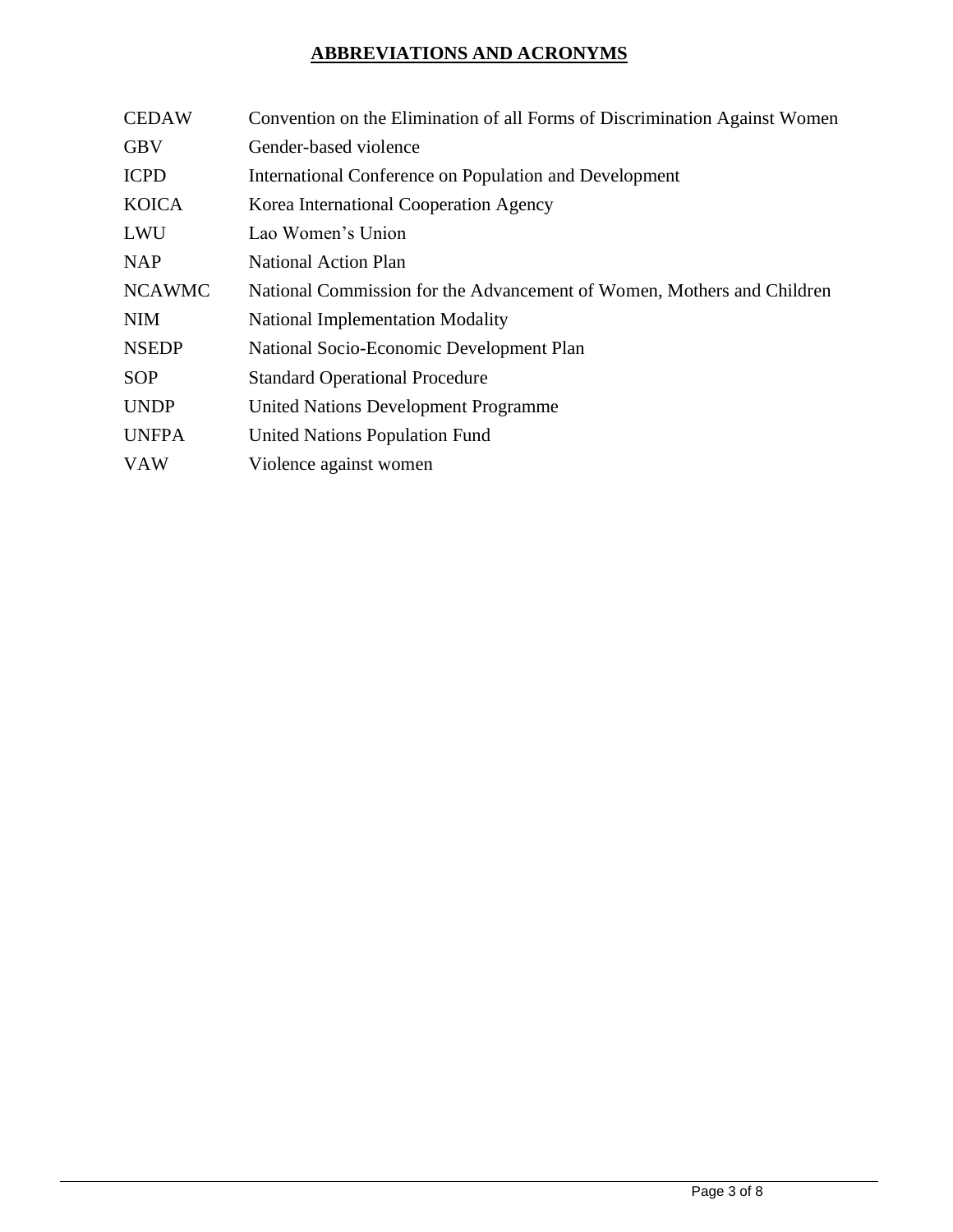#### **NARRATIVE REPORT FORMAT**

## **EXECUTIVE SUMMARY**

Due to delays caused by staff turnover, delays in recruitment, a delay in signing the MOU and transferring the first installment by the donor, progress on the project was stalled. However, with the launch of the project and in particular, UNFPA making use of core funds to make head way on some activities, lost time was compensated for.

Using core funds, UNFPA made head way on working to develop the 5-year National Action Plan (NAP) for Preventing and Eliminating Violence Against Women (2021-2025) and the 5-year National Action Plan for Gender Equality (2021-2025).

The NAP for Preventing and Combating Violence Against Women has identified the required actions to prevent and respond to GBV and the NAP for Gender Equality has highlighted actions for promoting and advancing gender equality in every aspect. The NAPs will ensure women and girls' rights are fulfilled and protected by national policies and regulations that are in compliance with international commitments and obligations.

UNDP focused on coordination of relevant stakeholders of the project to ensure the launch of the project and appointment of project board members. Through the launch, the project was endorsed, and annual work plan approved for 2020-2021, thereby ensuring proper implementation of the project. Furthermore, UNDP has focused on developing capacity within and providing assistance to the Lao Women's Union to adhere to the UNDP Lao PDR NIM SOP.

#### **I. Purpose**

The objective of the project is to strengthen the governance mechanism and policy framework to mainstream the prevention and elimination of GBV against women in the national development agenda – Ninth National Socio-Economic Development Plan (NSEDP) and Legal Sector Master Plan – in Lao PDR. The expected outcome of the programme is strengthened national capacity for the effective, systematic and accountable prevention of and response to VAW in Lao PDR through policy dialogues and providing support to the Lao Government to integrate international instruments, CEDAW recommendations, Beijing+25, ICPD 25 and SDGs into the development of the new phase 5-year National Action Plan on Preventing and Combating Violence Against Women (2021–2025) and the 5-year National Action Plan on Gender Equality (2021–2025) and supporting them to effectively implement these national action plans.

The Project is in line with Pillar I and II of the Lao PDR – United Nations Partnership Framework 2017-2021:

#### **Pillar I – Inclusive Growth, Livelihoods and Resilience**

o **Outcome 2**: More people have access to social protection benefits, in particular vulnerable groups and the poor

#### **Pillar III – Governance**

- o **Outcome 7:** Institutions and policies at national and local level support the delivery of quality services that better respond to people's needs
- o **Outcome 8:** People enjoy improved access to justice and fulfillment of their human rights

#### **II. Results**

Due to delays in signing the MoU, staff turnover and delays in recruitment, as well as Lao Women's Union (LWU) being heavily engaged with work relating to the Eleventh National Party Congress and line ministry meetings, progress was stagnated, and programme activities planned in the project document could not be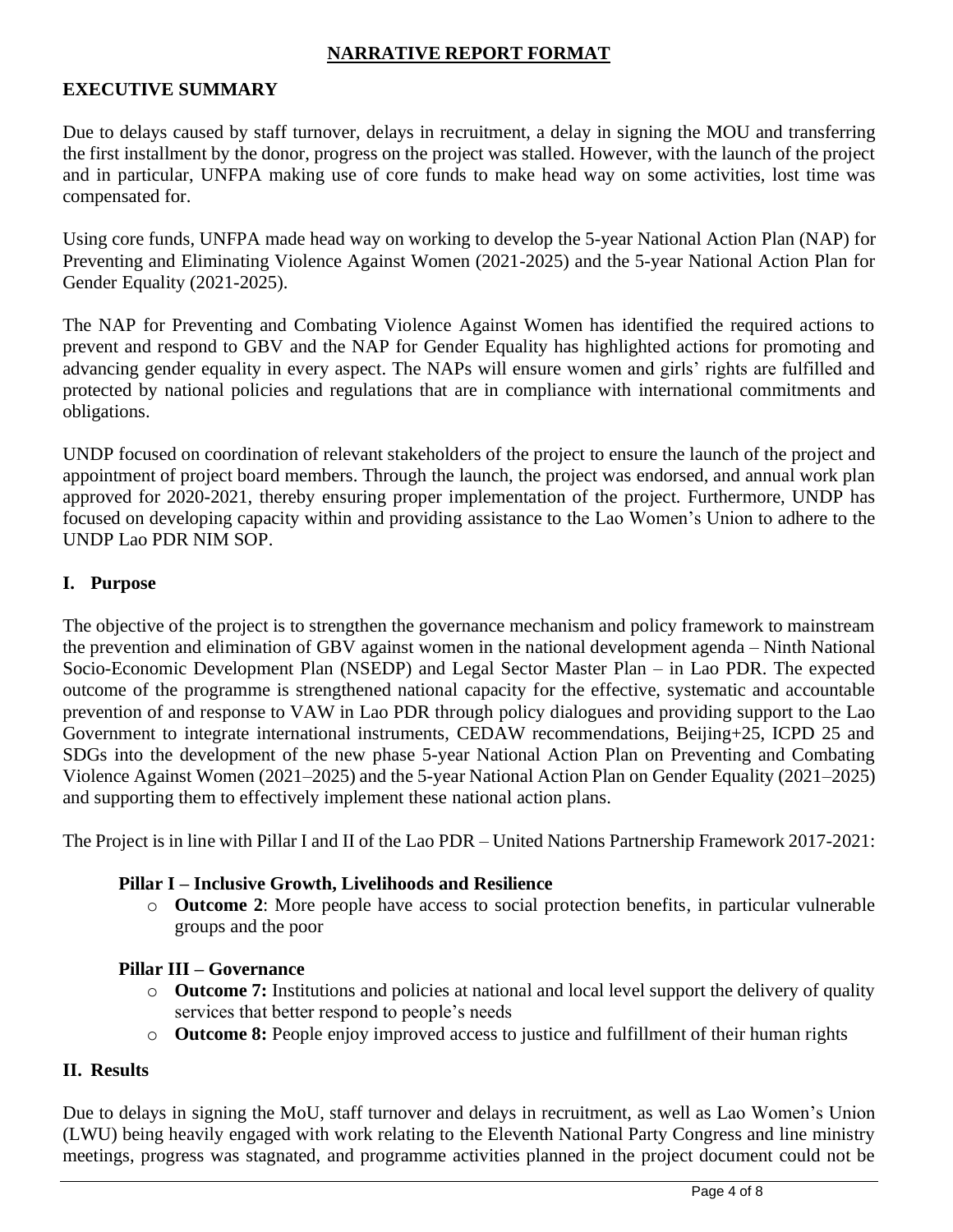carried out. In Q4, the first monthly meeting with partners LWU and UNFPA was held and preparations for the project launch and board meeting were initiated. On 10 December 2020, the project was launched and representatives from LWU, KOICA, UNFPA, UNDP and other stakeholders, were presented with an overview of the project including the detailed budget for each activity and the composition of the project board members.

As project board members were already present at the launch, the board meeting was held immediately afterwards. Members were presented with the 2020-2021 Annual Work Plan and were able to provide contributions. Notedly, Resident Representative of KOICA, Ms. Jeonghee Im requested a revision to the number of total beneficiaries as the number was too low relative to the budget of the project. Deputy Resident Representative of KOICA, Mr. Sangjun Kim emphasized that the joint UNDP and UNFPA project should also closely communicate and coordinate with the bilateral PMC initiative in order to identify areas for synergies. Conclusively, the 2020-2021 Annual Work Plan, including the budget and allocation of funding per activities, was approved unanimously and signed.

UNFPA supported the National Commission for the Advancement of Women, Mothers and Children (NCAWMC), in developing the 5-year NAP for Preventing and Combating Violence Against Women for 2021-2025 and the 5-year NAP for Gender Equality for 2021-2025 in line with international standards and instruments including the Essential Services Package for Women and Girls Subject to Violence, CEDAW, ICPD 25 and the Beijing Declaration Platform for Action.

The NAP for Preventing and Combating Violence Against Women has identified the required actions to prevent and respond to GBV. The actions include changing attitudes and behaviors toward GBV, providing essential quality health, social, and justice services to women and girls who are survivors of violence, and strengthening the coordination, referral mechanisms and reporting of GBV cases.

The NAP for Gender Equality has highlighted actions for promoting and advancing gender equality in every aspect, including education, health, employment, economic development and empowerment, leadership and decision making, justice, and management. The plans also ensure women's and girls' rights are fulfilled and protected by reviewing and translating international commitments and obligations into national policies and regulations.

The NAPs on Gender Equality and Preventing and Combating Violence Against Women will significantly contribute to the strengthening of the Lao Government's capacity to effectively and systemically prevent and respond to GBV in Lao PDR. These two national action plans have outlined key actions and investment of each government sector, including capacity building of government staff, to effectively prevent and respond to GBV and promote gender equality in all areas.

Both NAPs have been included in the 9<sup>th</sup> NSEDP: the NAP for Gender Equality has been submitted to the Lao Government by NCAWMC and the NAP for Preventing and Combating Violence Against Women is in the process of being submitted to the Government for consideration. Once both NAPs are endorsed, they will be integrated into line ministries and provincial sectoral plans.

Much of Q4 was spent finalising administrative requirements of the project. LWU completed the Lao version of the ToRs for the project team: Project Coordinator and Finance Officer; procurement of teleconferencing equipment was handed over to LWU in preparation for the workshops, trainings, seminars, meetings and other events planned for the course of the project and 2021 Q1 advances were prepared.

While the project has not been active for long enough to determine significant challenges and define best practices, the challenge being faced by UNDP at present is that the project team of LWU is not familiar and sufficiently comfortable with the UNDP Lao PDR NIM SOP, which has resulted in even further delays. To compensate for the delays experienced in the initial phase of the project, UNDP and UNFPA will work closely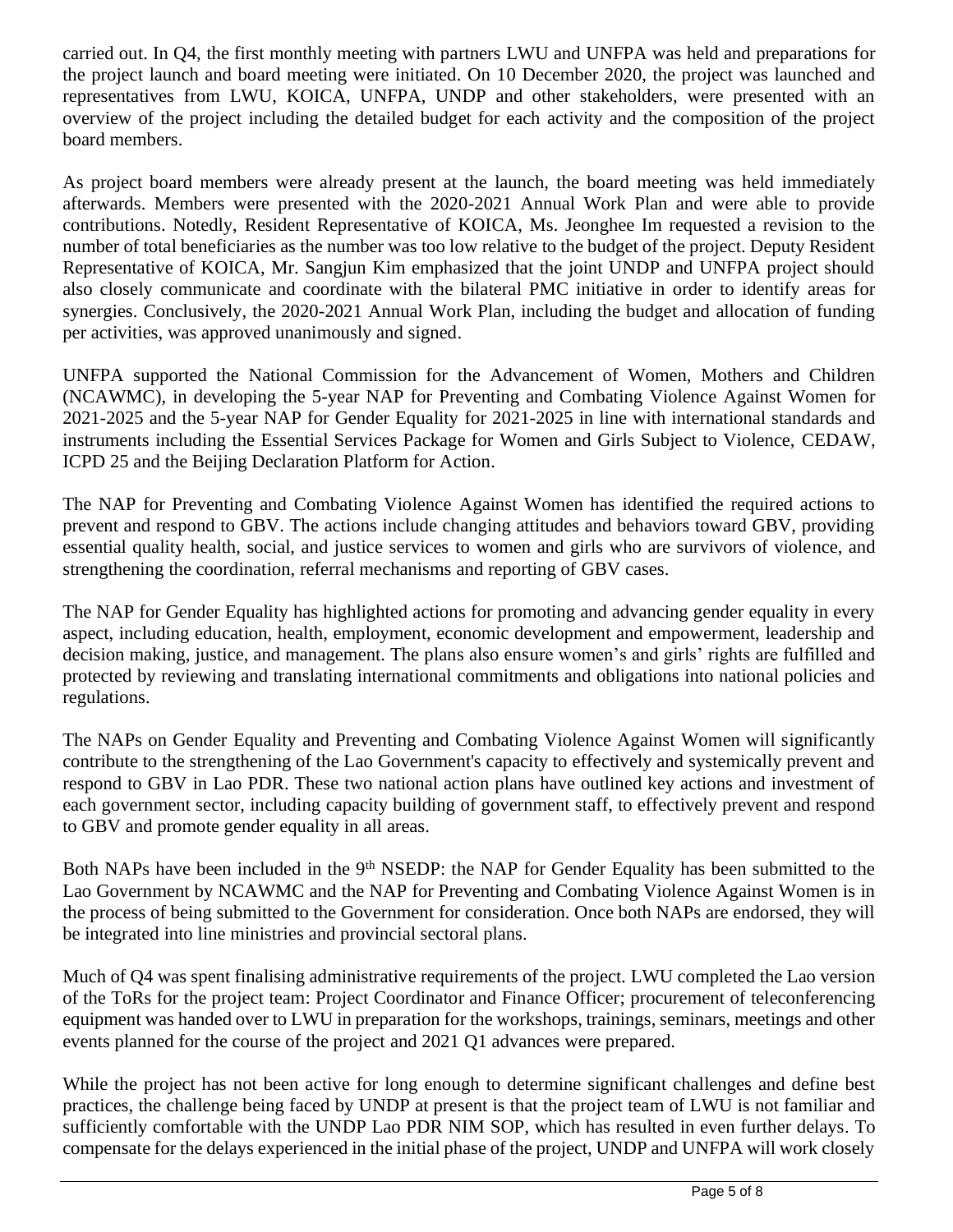with LWU and NCAWMC to ensure that programme activities are implemented as planned in each quarter. In the initial phase of the project, UNDP will need to closely assist LWU to build capacity and ensure that processes are well understood and followed going forward. In Q1 of 2021, UNDP will place efforts on carrying out the capacity needs assessment of the GBV response system of Lao PDR, focusing particularly on the justice and policing sectors. The results of the capacity needs assessment will then guide design and formulation of activities throughout the coming year.

Drawing on previous lessons learned, UNFPA will work closely to plan the programme activities in the coming year to address the challenges faced. In Q2, UNFPA will focus on finalizing, endorsing, printing and launching the NAPs on Gender Equality and Preventing and Combating Violence Against Women, developing M&E guidelines for the NAP on Preventing and Combating Violence Against Women and developing SOPs for GBV health and social sectors' response. In Q3, UNFPA will focus on integrating the National Action Plans on Gender Equality and GBV into provincial sectoral plans, testing and finalizing the SOPs and strengthening the monitoring and reporting mechanism. In Q4, the SOPs will be implementing and UNFPA will support the selected provinces to implement their provincial sectoral plans.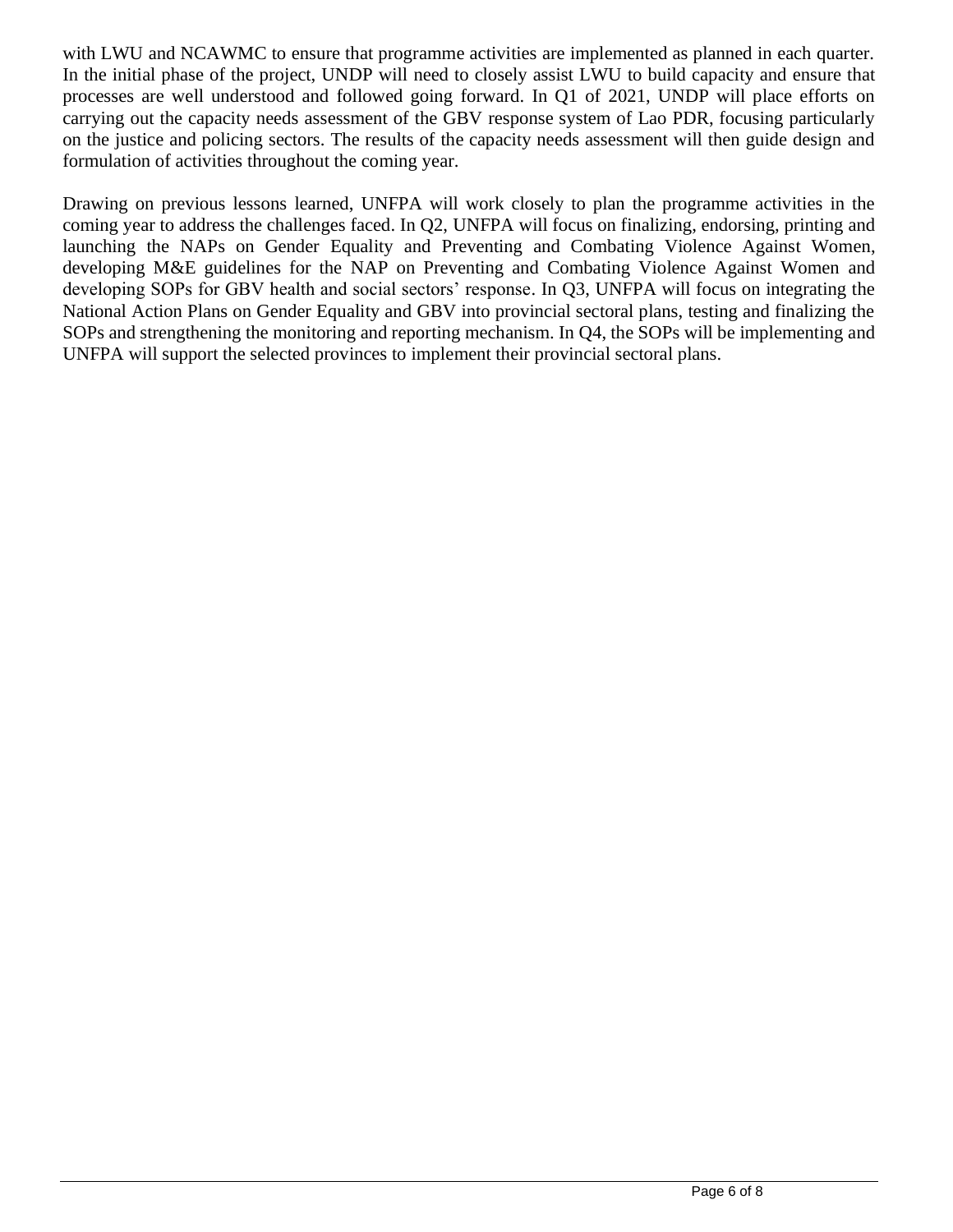Using the **Programme Results Framework from the Project Document / AWP** - provide an update on the achievement of indicators at both the output and outcome level in the table below. Where it has not been possible to collect data on indicators, clear explanation should be given explaining why, as well as plans on how and when this data will be collected.

|                                                                                                                                                                                                                                                                                                                                                                | <b>Achieved Indicator Targets</b> | <b>Reasons for Variance with</b><br><b>Planned Target (if any)</b> | <b>Source of Verification</b> |
|----------------------------------------------------------------------------------------------------------------------------------------------------------------------------------------------------------------------------------------------------------------------------------------------------------------------------------------------------------------|-----------------------------------|--------------------------------------------------------------------|-------------------------------|
| <b>Outcome 1:</b> Strengthened national<br>capacity for the effective, systematic and<br>accountable prevention of and response to<br>VAW in Lao PDR                                                                                                                                                                                                           | Not yet applicable                | N/A                                                                | Counseling centre record      |
| Indicator 1.1: Proportion of ever-partnered<br>women and girls aged 15-49 years subject to<br>physical and/or sexual violence by any partner in<br>the last 12 months by type and five-year age<br>group<br><b>Baseline:</b> 6.4%<br>Planned Target: To be identified based on<br>assessment                                                                   |                                   |                                                                    |                               |
| <b>Indicator 1.2:</b> Proportion of women and girls<br>aged 15 years and older subject to physical<br>violence, sexual violence and emotional violence<br>who have access to services (health, social<br>services and justice), by someone else who is not<br>their partner<br><b>Baseline: TBC</b><br>Planned Target: To be identified based on<br>assessment |                                   |                                                                    |                               |
| Indicator 1.3: Whether or not legal frameworks<br>are in place to promote, enforce and monitory<br>equality and non-discrimination on the basis of<br>sex<br><b>Baseline: TBC</b><br>Planned Target: To be identified based on<br>assessment                                                                                                                   |                                   |                                                                    |                               |